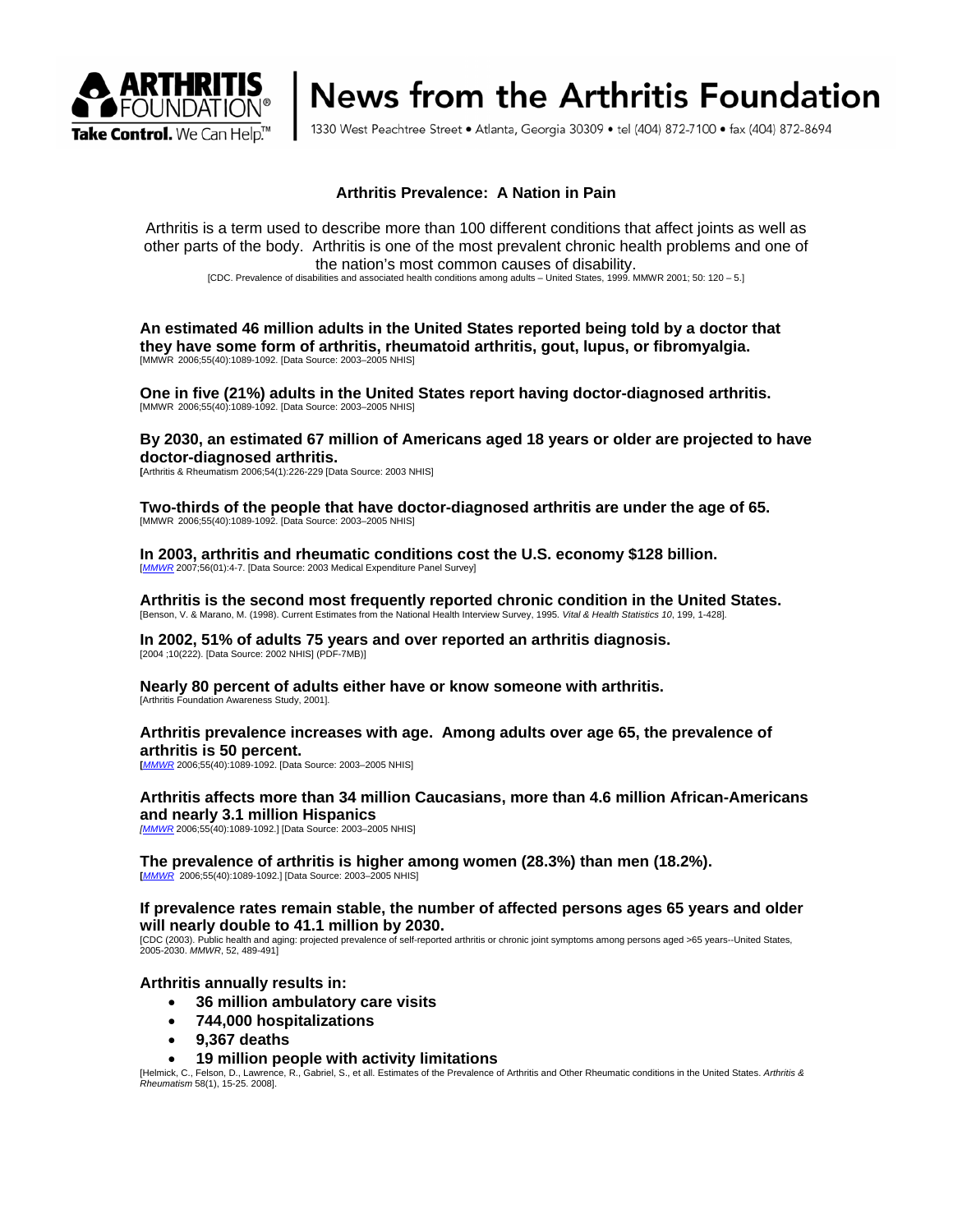#### **Arthritis causes work limitations in the United States for 40% of people with arthritis.**

[Helmick, C., Felson, D., Lawrence, R., Gabriel, S., et all. Estimates of the Prevalence of Arthritis and Other Rheumatic conditions in the United States. *Arthritis & Rheumatism* 58(1), 15-25. 2008]

#### **Arthritis is a more frequent cause of activity limitation than heart disease, cancer or diabetes.**

[American Academy of Orthopaedic Surgeons (1999). *Musculoskeletal Conditions in the United States*, Rosemont, IL: AAOS]

#### **59 million people report having low back pain.**

[Helmick, C., Felson, D., Lawrence, R., Gabriel, S., et all. Estimates of the Prevalence of Arthritis and Other Rheumatic conditions in the United States. *Arthritis & Rheumatism* 58(1), 15-25. 2008]

#### **30 million people report having neck pain.**

[Helmick, C., Felson, D., Lawrence, R., Gabriel, S., et all. Estimates of the Prevalence of Arthritis and Other Rheumatic conditions in the United States. *Arthritis & Rheumatism* 58(1), 15-25. 2008]

## **Nearly 294,000 children under the age of 18 are affected by juvenile arthritis.**

[Helmick, C., Felson, D., Lawrence, R., Gabriel, S., et all. Estimates of the Prevalence of Arthritis and Other Rheumatic conditions in the United States. *Arthritis & Rheumatism* 58(1), 15-25. 2008]

#### **Arthritis affects more than half of adults with diabetes and heart disease. [CDC, Targeting Arthritis at a Glance. January 2007].**

## **Prevalence of Other Forms of Arthritis and Related Diseases:**

- **Osteoarthritis** (OA), a degenerative joint disease characterized by the breakdown of joint cartilage, is the most common form of arthritis, affecting nearly 27 million Americans, most over the age of 45.
- In the United States, nearly 1.3 million people have **rheumatoid arthritis** (RA), a systemic disease that affects the entire body and is characterized by the inflammation of the membrane lining the joint, which causes pain, stiffness, warmth, redness and swelling. There are 2.5 times as many women as men with RA.
- **Lupus** is a chronic inflammatory disease that can affect various parts of the body, especially the skin, joints, blood, and kidneys. It affects at least 239,000 Americans and affects women eight to 10 times more than men.
- An estimated 3 million Americans have **gout**. Gout causes sudden, severe attacks of pain and tenderness, redness, warmth, and swelling in some joints. Gout usually affects one joint at a time -- often the big toe. Gout affects men more than women. *[Amer J Kidney Dis* 2002;40(1):37–42. [Data Source: 1988-1994 NHANES]
- **Fibromyalgia**, an arthritis-related condition that is characterized by generalized muscular pain and fatigue affects approximately 5 million people, and it occurs more commonly in women than in men.

[Helmick, C., Felson, D., Lawrence, R., Gabriel, S., et all. Estimates of the Prevalence of Arthritis and Other Rheumatic conditions in the United States. *Arthritis & Rheumatism* 58(1), 15-25. 2008]

## **How does the Arthritis Foundation help?**

The Arthritis Foundation supports research, health education and government advocacy efforts to improve the lives of the nearly 46 million Americans with arthritis, the nation's most common cause of disability. These services include:

- Number-one ranked comprehensive arthritis website, www.arthritis.org
- Toll-free information phone line: 1-800-283-7800
- Nearly 100 consumer educational brochures, booklets and books
- *Arthritis Today*, the Arthritis Foundation's bi-monthly consumer magazine reaching 3.8 million readers per issue
- Water- and land-based exercise classes, self-help courses and support groups
- Local chapter offices nationwide
- Physician referral lists
- Extensive funding of arthritis research grants at institutions nationwide
- Federal and state advocacy efforts to ensure rights and access to care for all people with arthritis